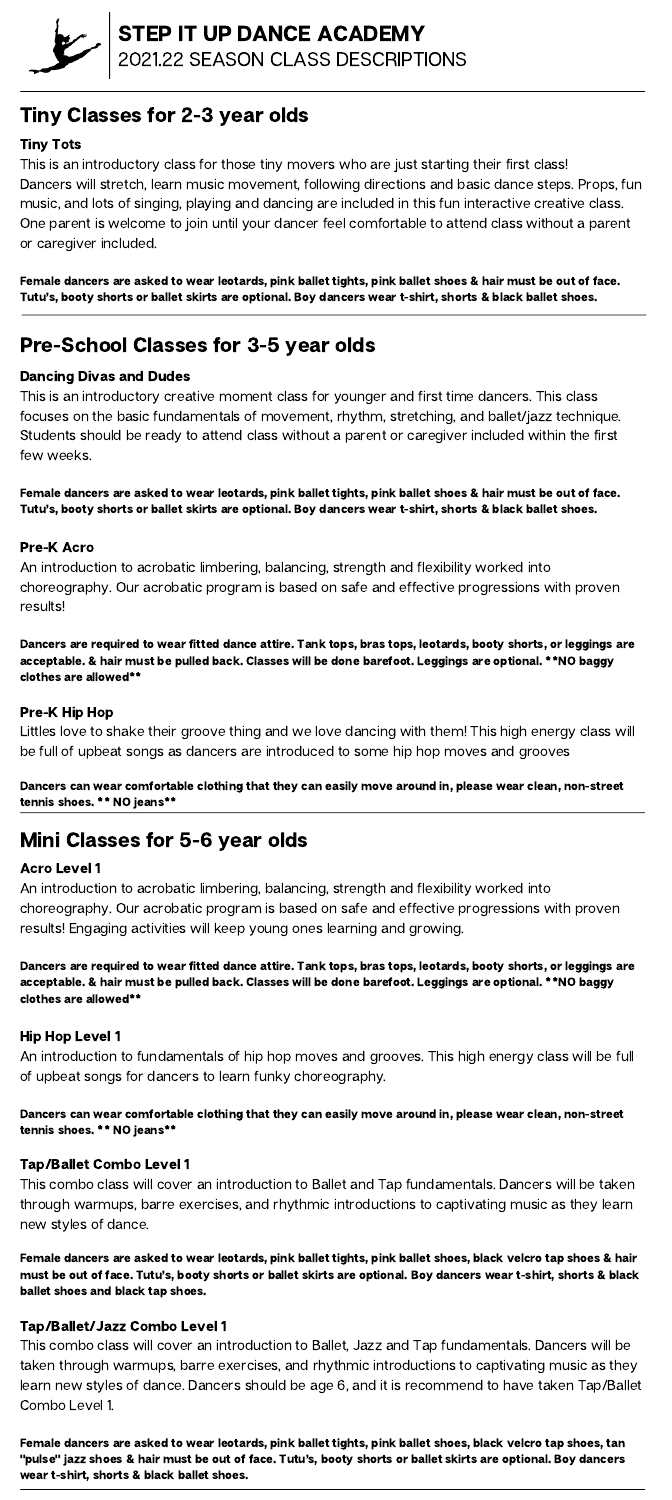

# Petite Classes for 7-9 year olds

## Acro Level 2

An introduction to acrobatic limbering, balancing, tumbling, strength and flexibility worked into choreography. Our acrobatic program is based on safe and effective progressions with proven results! Engaging activities will keep young ones learning and growing. It is recommended dancers have taken Acro Level 1 or have gymnastics experience prior to this class. Students should be able to hold a bridge up and have a cartwheel.

Dancers are required to wear fitted dance attire. Tank tops, bras tops, leotards, booty shorts, or leggings are acceptable & hair must be pulled back. Classes will be done barefoot. Leggings are optional. \*\*NO baggy clothes are allowed\*\*

## Hip Hop Level 2

An introduction to fundamentals of hip hop moves and grooves. This high energy class will be full of upbeat songs for dancers to learn funky choreography.

Dancers can wear comfortable clothing that they can easily move around in, please wear clean, non-street tennis shoes. \*\* NO jeans\*\*

#### Jazz/Lyrical Combo Level 1

Explore multiple genres with this combo class of fun upbeat jazz choreography, soft and inspiring lyrical moves. Dancers will learn proper fundamental technique, progressions across the floor and inspiring choreography. Dancers are encourage to take Leaps & Turns with this class.

Dancers are expected to wear fitted dance attire. Tank tops, bras tops, leotards, booty shorts, or leggings are acceptable & hair must be pulled back. Dancers should wear tan "pulse" jazz shoes.

#### Leaps & Turns Level 1

This class focuses on technique required to learn skills that come with dance. Our technique program is built on working flexibility, drills, and progressions that allow dancers to grow with proper execution of challenging skills and dance elements.

Dancers are expected to wear fitted dance attire. Tank tops, bras tops, leotards, booty shorts, or leggings are acceptable & hair must be pulled back. Dancers should wear tan "pulse" jazz shoes.

## Progressing Ballet Technique (PBT) Level 1

PBT is an innovative body-conditioning and strengthening program for students to understand the depth of training muscle memory in achieving their personal best. One of the important elements used in the PBT method is muscle memory which helps to improve students' understanding of core stability, weight placement and alignment. PBT is extremely beneficial to dancers wanting to improve their technique in Ballet, Jazz, or Lyrical classes.

Dancers are expected to wear fitted dance attire. Tank tops, bras tops, leotards, booty shorts, or leggings are acceptable & hair must be pulled back. Dancers should wear pink ballet shoes for females, black ballet shoes for males.

#### Tap/Ballet/Jazz Combo Level 1

This combo class will cover an introduction to Ballet, Jazz and Tap fundamentals. Dancers will be taken through warmups, barre exercises, and rhythmic introductions to captivating music as they learn new styles of dance. This class is a great starter class for new dancers this age.

Female dancers are asked to wear leotards, pink ballet tights, pink ballet shoes, black velcro tap shoes, tan "pulse" jazz shoes & hair must be out of face. Tutu's, booty shorts or ballet skirts are optional. Boy dancers wear t-shirt, shorts & black ballet shoes, black tap shoes, tan "pulse" jazz shoes.

#### Tap/Ballet Combo Level 2

This combo class will cover a progression to Ballet and Tap fundamentals. Dancers will be taken through warmups, barre exercises, and rhythmic introductions to captivating music as they grow these styles of dance. Dancers are recommend to have taken Tap/Ballet Combo Level 1 or TBJ Combo. Starting dancers are welcomed, but encouraged to have previous dance experience for this class.

Female dancers are asked to wear leotards, pink ballet tights, pink ballet shoes, black tie tap shoes & hair must be out of face. Tutu's, booty shorts or ballet skirts are optional. Boy dancers wear t-shirt, shorts & black ballet shoes and black tap shoes.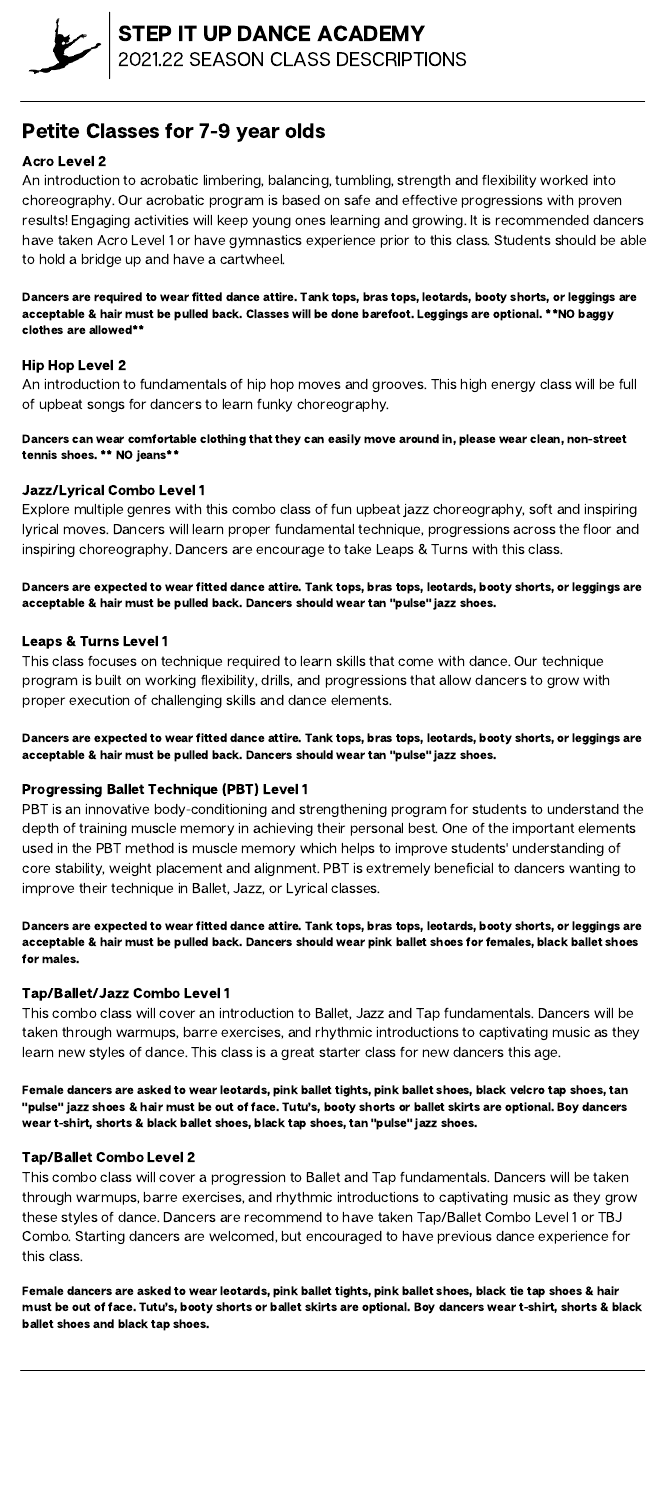# Junior Classes for 9-12 year olds

## Acro Level 3

A progression to acrobatic limbering, balancing, tumbling, strength and flexibility worked into choreography. Our acrobatic program is based on safe and effective progressions with proven results! It is recommended dancers have taken Acro Level 2 or have gymnastics experience prior to this class. Students should be able to do a back bend kick over and both right and left cartwheels.

Dancers are required to wear fitted dance attire. Tank tops, bras tops, leotards, booty shorts, or leggings are acceptable & hair must be pulled back. Classes will be done barefoot. Leggings are optional. \*\*NO baggy clothes are allowed\*\*

## Clogging

A true favorite, if you like rhythm, sound and moving fast, you'll love clogging! It's a very energetic form of dance.

Dancers can wear comfortable clothing that they can easily move around in, please wear white clogging shoes \*\* NO jeans\*\*

#### Hip Hop Level 3

A progression to fundamentals of hip hop moves, street dance and grooves. This high energy class will be full of upbeat, fun music and moves.

Dancers can wear comfortable clothing that they can easily move around in, please wear clean, non-street tennis shoes. \*\* NO jeans\*\*

#### Jazz/Lyrical Combo Level 2

Explore multiple genres with this combo class of fun upbeat jazz choreography, soft and inspiring lyrical moves. Dancers will learn proper fundamental technique, progressions across the floor and inspiring choreography. Starting dancers are welcomed, but encouraged to have previous dance experience for this class. Dancers are encourage to take Leaps & Turns with this class..

Dancers are expected to wear fitted dance attire. Tank tops, bras tops, leotards, booty shorts, or leggings are acceptable & hair must be pulled back. Dancers should wear tan "pulse" jazz shoes.

#### Leaps & Turns Level 2

This class focuses on technique required to learn skills that come with dance. Our technique program is built on working flexibility, drills, and progressions that allow dancers to grow with proper execution of challenging skills and dance elements.

Dancers are expected to wear fitted dance attire. Tank tops, bras tops, leotards, booty shorts, or leggings are acceptable & hair must be pulled back. Dancers should wear tan "pulse" jazz shoes.

## Progressing Ballet Technique (PBT) Level 1

PBT is an innovative body-conditioning and strengthening program for students to understand the depth of training muscle memory in achieving their personal best. One of the important elements

used in the PBT method is muscle memory which helps to improve students' understanding of core stability, weight placement and alignment. PBT is extremely beneficial to dancers wanting to improve their technique in Ballet, Jazz, or Lyrical classes.

Dancers are expected to wear fitted dance attire. Tank tops, bras tops, leotards, booty shorts, or leggings are acceptable & hair must be pulled back. Dancers should wear pink ballet shoes for females, black ballet shoes for males.

## Strength & Conditioning

This class focuses on strength and cardio development, designed to tone up your dance body! Incorporates the use of exercise bands, stretching, and across the floor work.

#### Tap/Ballet Combo Level 3

This combo class will cover a progression to Ballet and Tap fundamentals. Dancers will be taken through warmups, barre exercises, and rhythmic introductions to captivating music as they grow these styles of dance. Dancers are recommend to have taken Tap/Ballet Combo Level 2 or have pervious Tap or Ballet experience. Dancers can choice to take this class as a combo or take either class separately.

Female dancers are asked to wear leotards, pink ballet tights, pink ballet shoes, black tie tap shoes & hair must be out of face. Tutu's, booty shorts or ballet skirts are optional. Boy dancers wear t-shirt, shorts & black ballet shoes and black tap shoes.